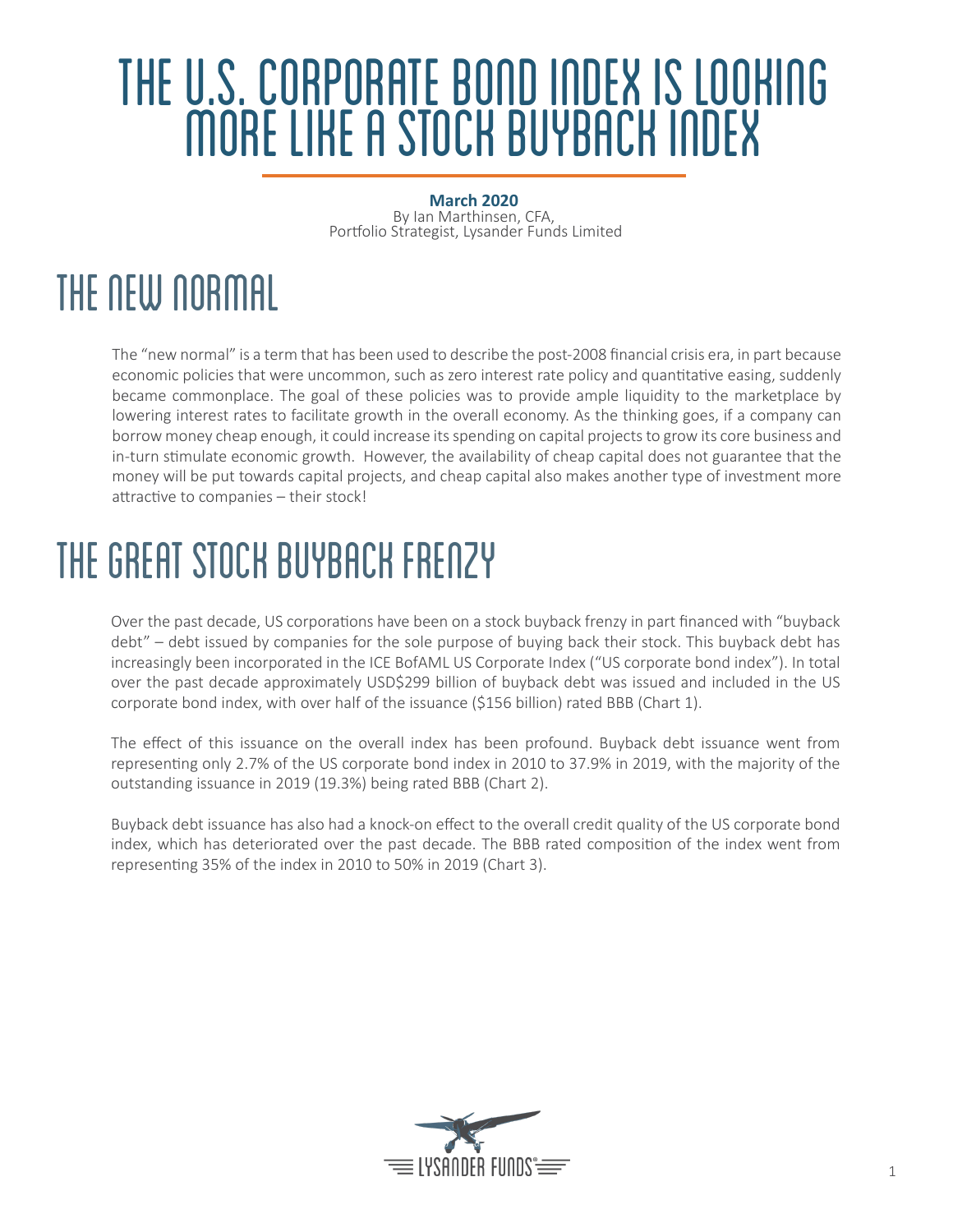

Source: Bloomberg Finance L.P., ICE BofAML Indexes, Calculations by Lysander



Source: Bloomberg Finance L.P., ICE BofAML Indexes, Calculations by Lysander



Source: Bloomberg Finance L.P., ICE BofAML Indexes

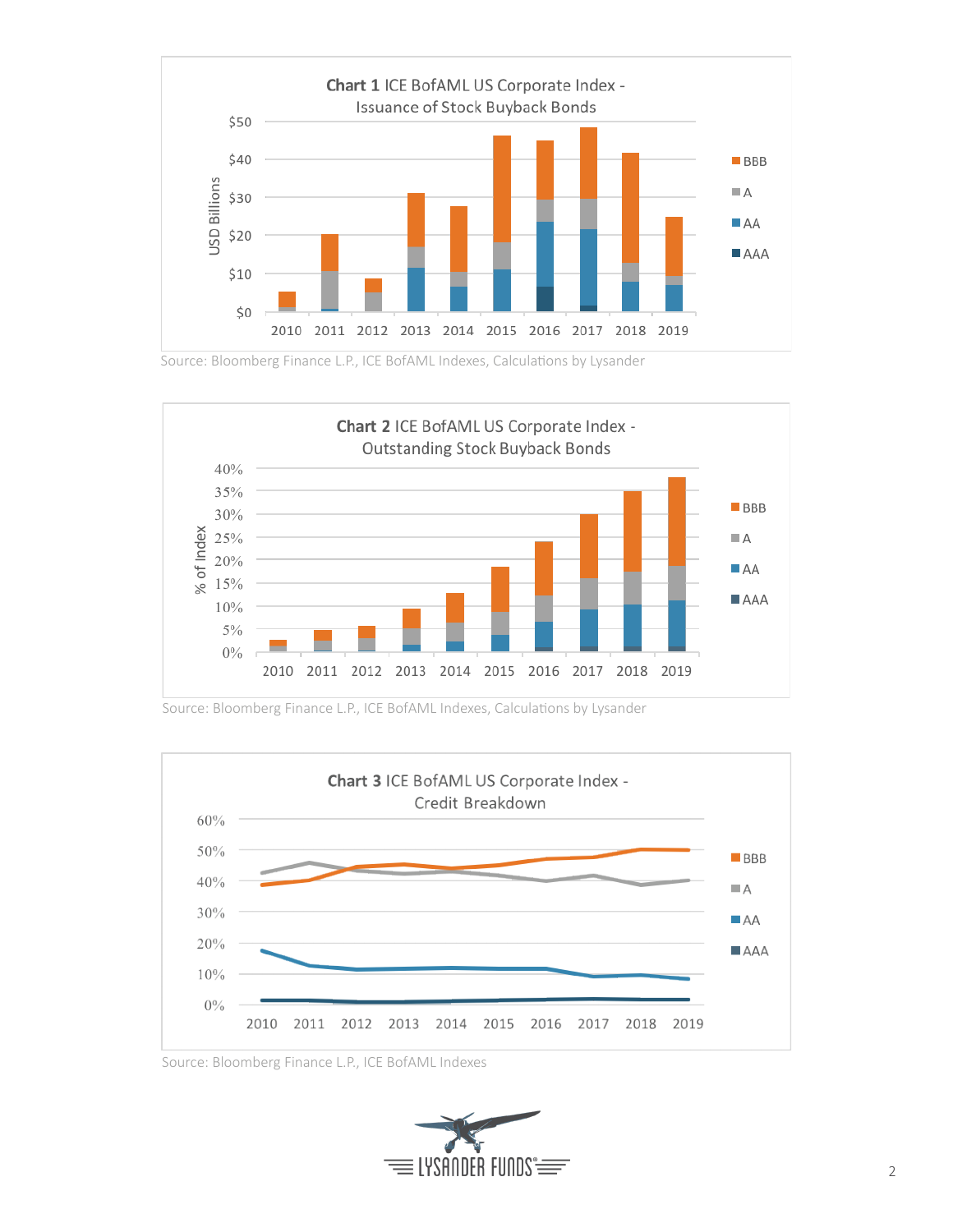# Under the Hood of Stock Buybacks

Stock buybacks are a tool used to return cash to shareholders that companies can't reasonably reinvest back into their businesses and are typically financed with the free cash flow generated from their operating businesses. When stock buybacks are financed from issuing debt, it can be problematic because it does not support the growth of the operating business, and the added debt burden has to be serviced through regular interest payments and the original principal must be repaid either from a later debt financing or from accumulated free cash flow.

As investors tend to focus on earnings per share as a gauge of a company's earnings growth rather than net income on the income statement, it incentivises companies to pursue stock buybacks to increase earnings per share because it generally supports a higher stock price. Essentially, issuing buyback debt can be viewed as potentially sacrificing the long-term health of a business to benefit shareholders in the short-term.

To help illustrate the potential risk of buyback debt in the US corporate bond index, refer to Chart 4 and Chart 5 which shows the weighted average net debt to EBITDA and weighted average EBIT to Interest Expense of the top 10 BBB rated issuers in the US corporate bond index, respectively.1 The key takeaways are over the past decade, the amount of corporate debt relative to profitability has increased (Chart 4), and the level of profitability relative to the level of interest payments to service the debt has decreased (Chart 5). Both trends suggest a general decline in financial health.



Chart 4 Net Debt to FBITDA -Weighted Average (Fiscal Year)

<sup>&</sup>lt;sup>1</sup> The weighted average top 10 BBB rated issuers in the ICE BofAML US Corporate Index were as of December 31, 2019, and comprised of: Charter Communications Inc. (29.4%), Union Pacific Corp. (19.0%), AbbVie Inc. (16.7%), Starbucks Corp. (6.6%), ViacomCBS Inc. (6.4%), Biogen Inc. (5.4%), FedEx Corp. (4.7%), Northrop Grumman Corp. (4.5%), VMware Inc. (3.6%), Discovery Communications Inc. (3.5%).

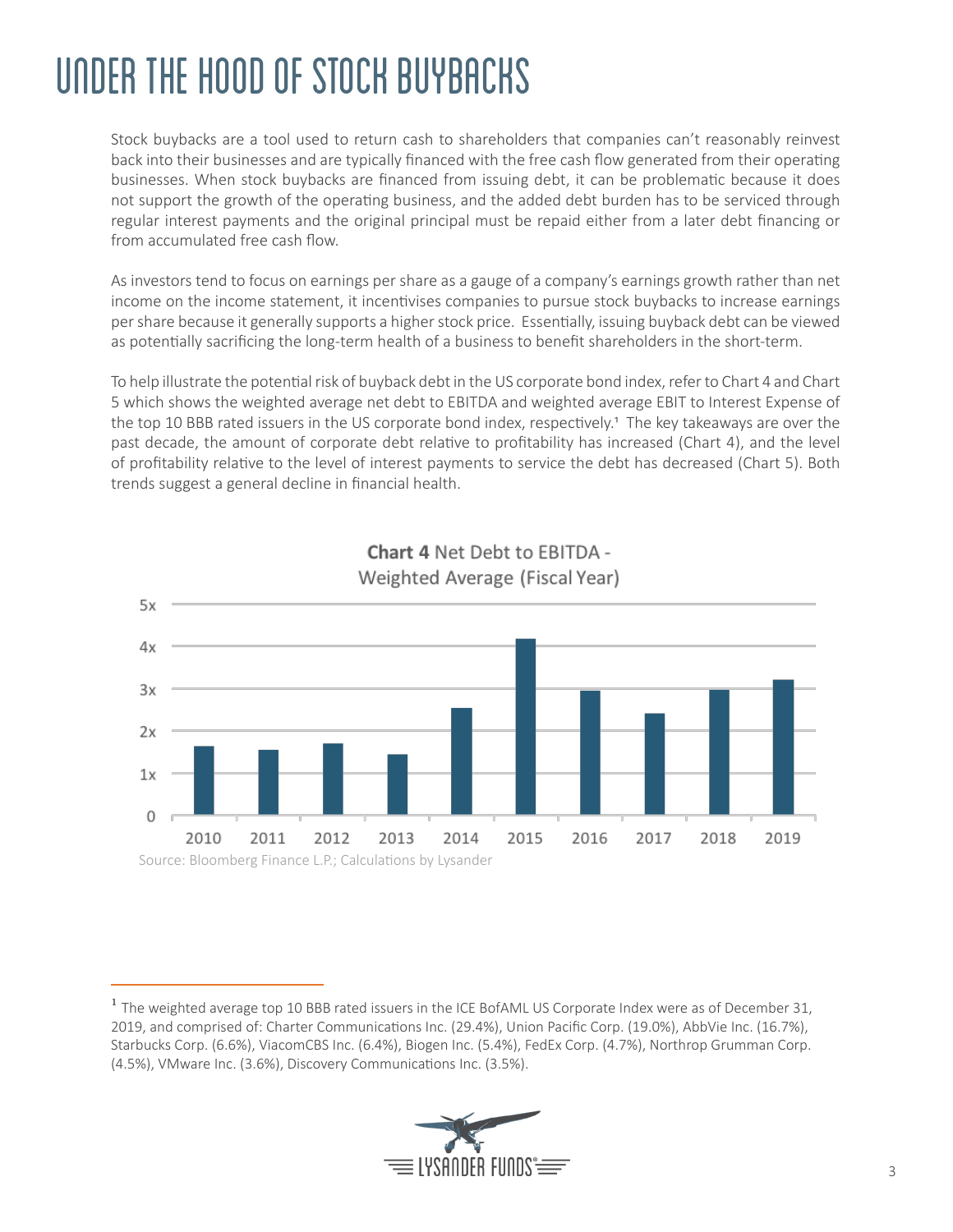

Furthermore, to illustrate the incentive that companies have to pursue stock buybacks, refer to Chart 6 and Chart 7 which shows the weighted average net income and the weighted average trailing 12-month earnings per share of the top 10 BBB rated issuers in the US corporate bond index, respectively. The key takeaways here are that over the past decade while net income increased by 2.6x, earnings per share increased by 7x – the power of stock buybacks in action!



#### Chart 6 Net Income (USD Millions) -

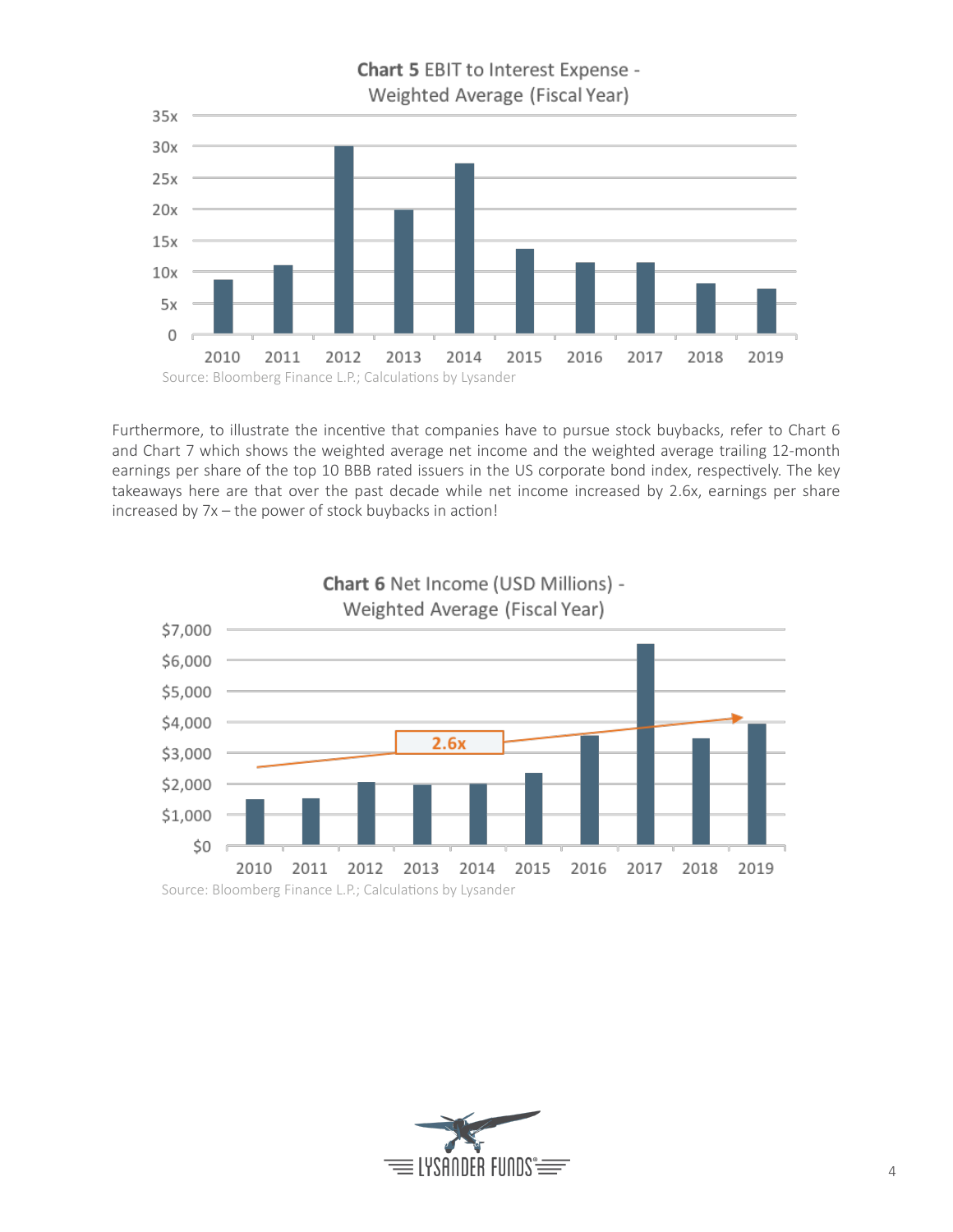

### Chart 7 Trailing 12-Month Earnings Per Share -

## conclusion

Over the past decade corporate stock buyback debt issuance has swelled, and a significant amount of it is reflected in the US corporate bond index, especially in the BBB rating category. As we get later in the current market cycle, investors should be more skeptical of corporate earnings per share growth and whether it is being driven from earnings growth from the core business or from stock buybacks reducing the number of shares outstanding. The extent to which stock buyback debt issuance affects companies' long-term health should also be considered. The risk of stock buyback debt issuance can be likened to a game of musical chairs, where buyback debt issuance represents the players and market liquidity represents the number of chairs; if chairs are taken away and the number of players keeps growing, it could get ugly when everyone tries to find a seat when the music stops playing.